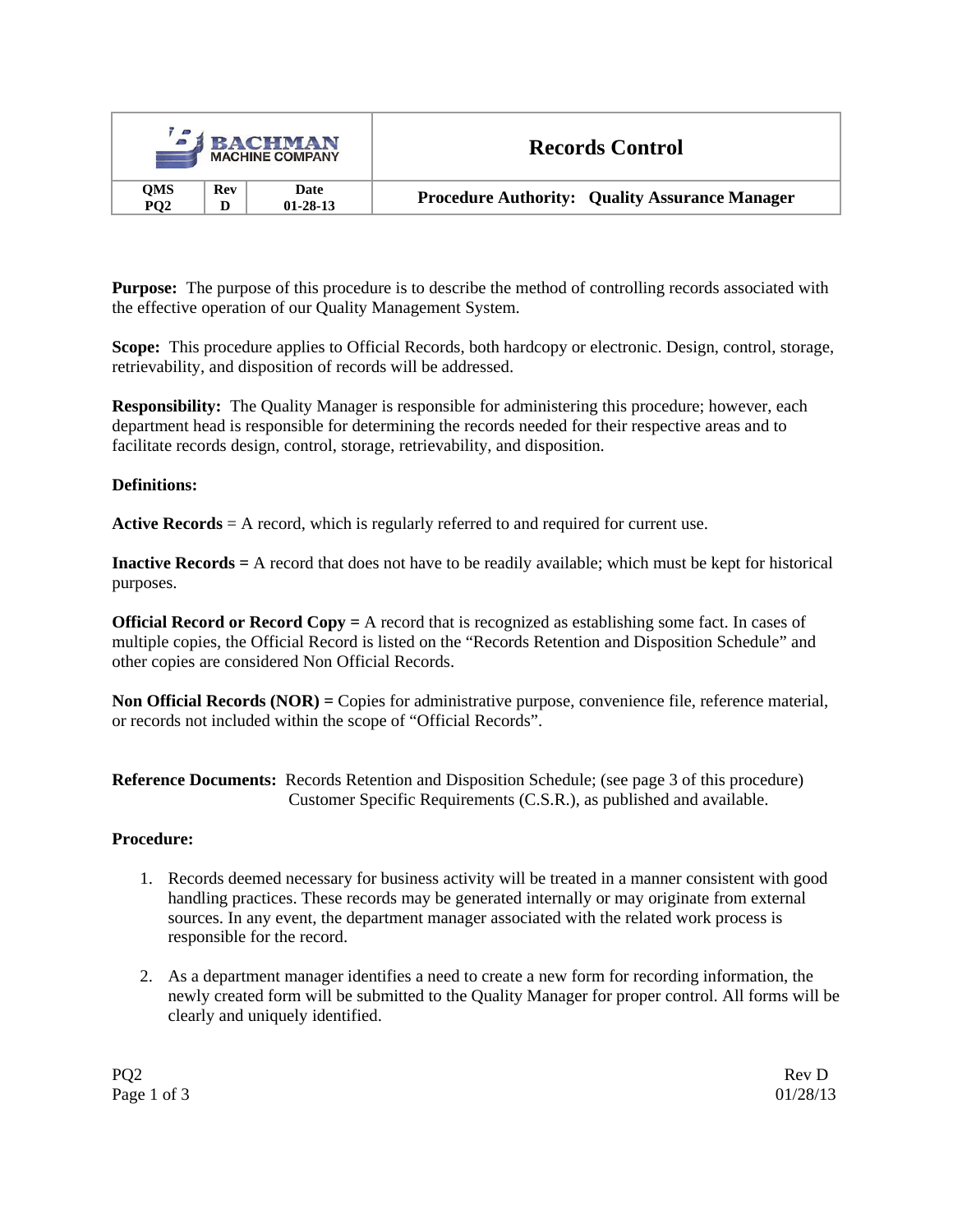## **Procedure Contd':**

- 3. When data is presented on these forms (now record), a judgment will be made as to the classification of each record, i.e. Official Record or Non Official Record (NOR) as described above.
- 4. Official Records will be included on the Records Retention and Disposition Schedule for clear identification, retention and disposition criteria. NOR's will be left to the discretion of the Dept. manager, regarding storage, retention and disposition.
- 5. Official records will be stored in a manner to facilitate reasonable access, preservation, and protection. The record media may be hard copy or electronic
- 6. Retention time of records shall satisfy statutory, regulatory and customer requirements. If not so specified, retention time shall be 3 years, or 1 year past the time that the associated item is active for production. See "Records Retention and Disposition Schedule", (page 3 of this procedure).
- 7. Disposition of records shall be determined by the appropriate department manager, and must not conflict with statutory, regulatory and specific customer requirements. Disposition may include disposal or archival. Disposal of records will be performed in a manner deemed appropriate by the department manager.